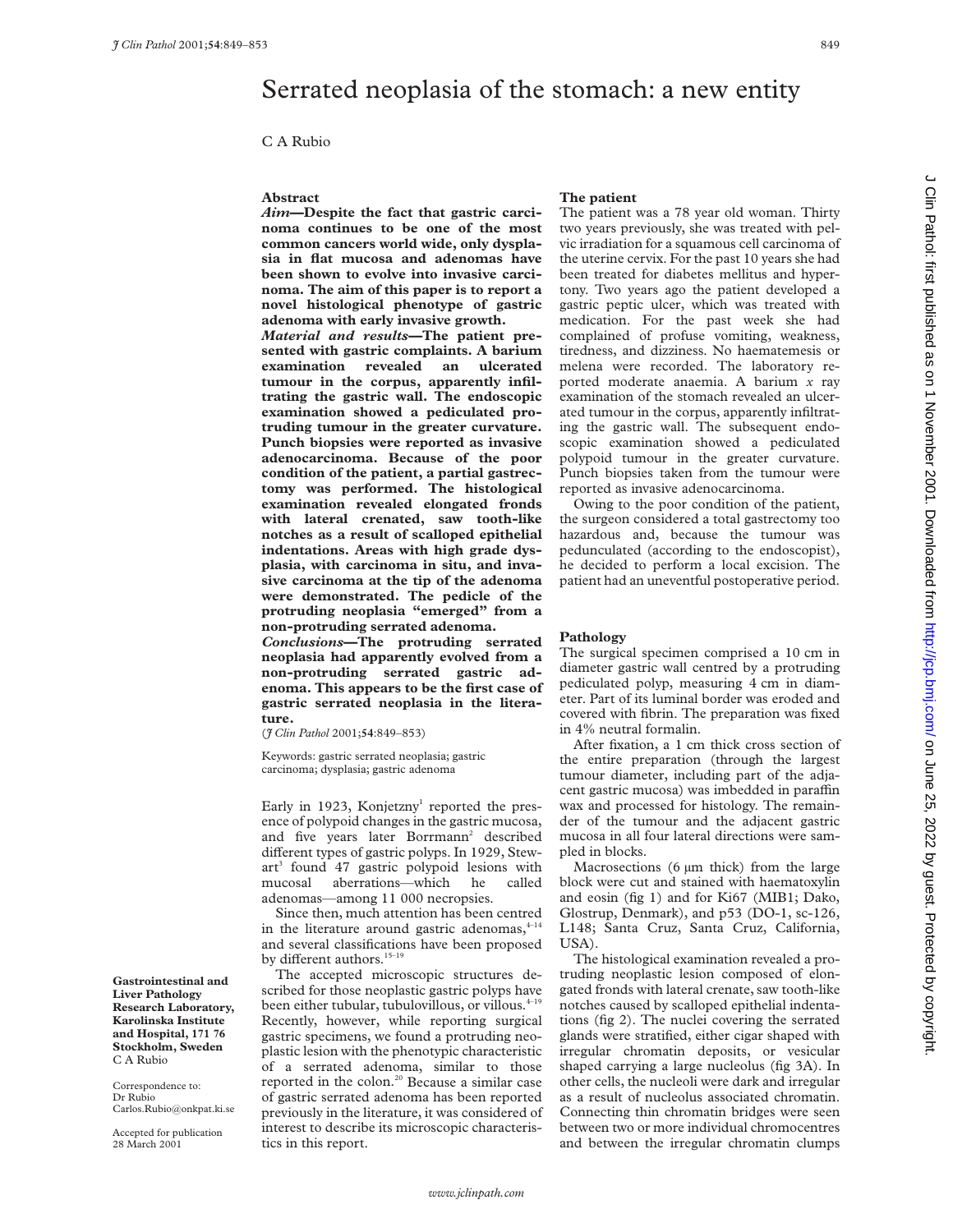

*Figure 1 Macrosection showing protruding, pedunculated gastric neoplastic lesion (haematoxylin and eosin).*

along the nuclear membrane and the chromocentres. Mitotic figures were increased. Some glands showed a back to back arrangement, others a gland within glands arrangement, and in one area invasive carcinoma was seen in the luminal aspect of the neoplasm (fig 3B). Other areas showed elongated fronds without indentations. The pedunculated base of the serrated neoplasm showed no invasive growth.

Immunohistochemical staining revealed pronounced Ki63 (MIB1) expression in the



*Figure 2 Low power view of the protruding neoplasm showing elongated fronds with lateral crenate, saw tooth-like notches resulting from scalloped epithelial indentations (haematoxylin and eosin; original magnification,* ×*5).*

serrated protruding adenoma, in addition to the area of invasion. p53 was not expressed. It should be noted that the preparation had been fixed in formalin for two days. The possibility that the relatively long period of fixation led to spurious p53 results cannot be rejected.

The pedicle of the serrated neoplasia "emerged" from a non-protruding serrated



*Figure 3 (A) Area demonstrating architectural variations in the serrated neoplasm (haematoxylin and eosin; original magnification,* ×*10). (B) Area with invasive carcinoma found in the luminal aspect of the neoplastic lesion (MIB1 antibody; original magnification,* ×*5).*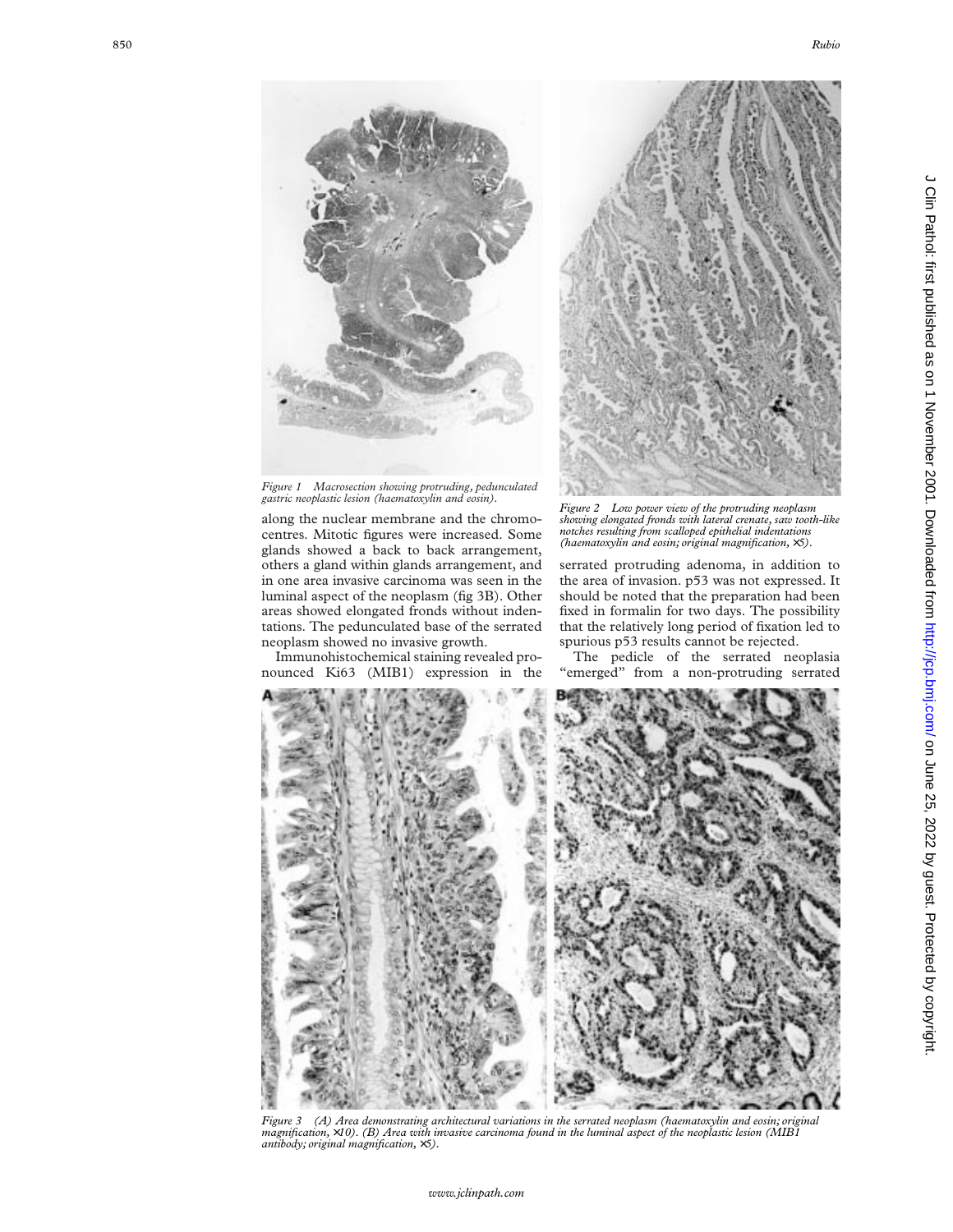

*Figure 4 Gastric mucosa (of corpus type) surrounding the protruding neoplasm with hyperplastic, tall foveoli with serrated indentations (haematoxylin and eosin; original magnification,* ×*10).*

adenoma measuring 2 cm in diameter. The non-protruding lesion showed serrated foveoli with indentations (fig 4) lined by dysplastic cells (fig 5), which exhibited pronounced Ki63 (MIB1) expression (fig 6). The non-protruding serrated adenoma was partly surrounded by gastric mucosa with hyperplastic foveolar



*Figure 5 Gastric mucosa surrounding the protruding neoplastic lesion showing hyperplastic, tall foveoli with serrated indentations lined with dysplastic cells (haematoxylin and eosin; original magnification,* ×*10).*



*Figure 6 Immunohistochemical study showing pronounced cell proliferation in the serrated indented epithelium of the neck of non-dysplastic glands (MIB1 antibody; original magnification,* ×*10).*



*Figure 7 Abrupt border between the normal gastric mucosa and the non-protruding mixed polyp (composed of hyperplastic, tall foveolar mucosa with serrated indentations), which surrounded the protruding neoplasm (haematoxylin and eosin; original magnification,* ×*5).*

epithelium showing serrated indentations. No dysplasia could be demonstrated (fig 7). The hyperplastic foveolar epithelium mimicked hyperplastic colorectal polyps.<sup>20</sup>

The fundic mucosa surrounding the hyperplastic foveolar epithelium showed occasional intestinal metaplastic cells and dilated gastric glands. The foveoli were normal. No inflammation, atrophy, or dysplastic changes were found.

# **Discussion**

On the grounds of gross appearance, Goldstein and Lewin<sup>21</sup> classified gastric adenomas into flat topped, villiform, and pedunculated, and Ming and Goldman<sup>18</sup> classified them into flat and papillary. In a recent study, $22$  we found that 40 of 67 gastric adenomas were nonprotruding (not thicker than twice the thickness of the normal gastric mucosa), with the remaining 27 being protruding (having more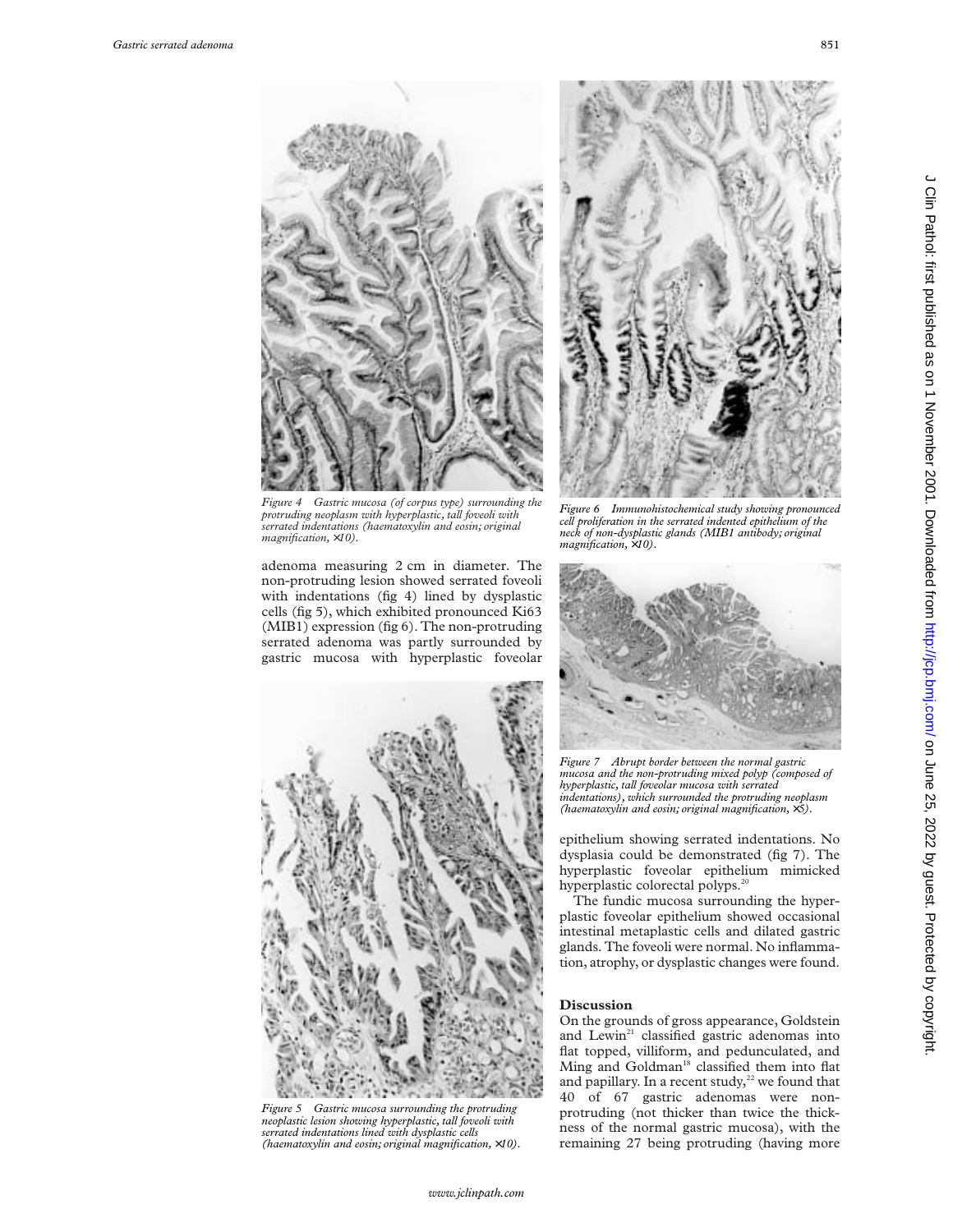mucosa). Based on their histological appearance, Elster<sup>23</sup> classified gastric polyps into focal foveolar hyperplasia, hyperplasiogenic polyps, and tubular and villous adenomas, and Appelman<sup>4</sup> classified them into non-neoplastic (focal foveolar hyperplasia and hyperplastic polyps), non-neoplastic possibly hamartomatous (Peutz-Jehgers-type polyps), and neoplastic adenomas (with or without invasive carci $n$ noma). Nakamura<sup>11</sup> grouped gastric polyps into types I and II (hyperplastic polyps), and types III and IV (adenomas), and Kozuka<sup>24</sup> grouped them into common type (hyperplastic, adenomatous, and carcinomatous polyps), special-type hamartoma (Peutz-Jehgers polyps, juvenile polyps, polyps in Cronkhite-Canada syndrome, and fundic gland cyst polyps), polypoid lesions (inflammatory polyps and polypoid carcinoma), and polyps resulting from a submucosal mass. A special histological phenotype of gastric tubular adenomas built of dysplastic Paneth cells has been also described.<sup>25</sup>

Surprisingly, serrated adenomas have not been found in the aforementioned classifications of gastric adenomas.<sup>26</sup> One possibility is that gastric serrated adenomas have been classified together with gastric villous adenomas. Another possibility is that this type of lesion is very rare in the stomach. In this respect, it should be mentioned that we found no case of serrated adenoma among 224 gastric adenomas (154 in Japanese and Icelandic patients,<sup>22 27</sup> and 70 in Swedish patients; CA Rubio, 2001, unpublished).

Gastric adenomas resides often evolve into invasive carcinomas.4–12 15–24 27 Invasive carcinomas in adenomas have been reported in 6–21% of non-protruding (flat) adenomas and in  $20-76\%$  of protruding (papillary) adenomas.<sup>26</sup> The frequency of carcinoma correlates with the size of the adenoma and with the severity of the dysplasia.<sup>26</sup>

The protruding serrated adenoma presented here showed elongated fronds with lateral crenated, saw tooth-like notches resulting from scalloped epithelial indentations. The cells lining the epithelium covering those notched fronds were pleomorphic.

Areas with cigar shaped dysplastic nuclei reaching the superficial aspect of the epithelium were regarded as high grade dysplasia, whereas areas with vesicular shaped nuclei carrying a large nucleolus reaching the upper border of the epithelium were regarded as carcinoma in situ (intraepithelial carcinoma). There were glandular structural changes such as "back to back" glands and "gland within glands" arrangements, consistent with suspicious intramucosal carcinoma. Moreover, unequivocal adenocarcinoma invading the submucosal tissue was present at the tip of the neoplastic lesion; no carcinoma was present at the base of the protruding serrated neoplasm.

The protruding serrated neoplasia "emerged" from a non-protruding serrated adenoma. Cellular proliferation (Ki67) was intense in the dysplastic cells covering serrated indentations in the neck and superficial foveolar epithelium (fig 5). The underlying fundic glands were Ki67 negative.

The protruding serrated neoplasm mimics serrated adenomas of the colon, which are by far more common.<sup>28</sup> <sup>29</sup> In serrated adenomas of the colon, dysplastic cells are initially found at the base of the crypts, which is also the site of increased cellular proliferation.<sup>29</sup> Colorectal carcinomas have also been found to originate in non-protruding serrated adenomas.<sup>29</sup>

This gastric serrated adenoma differs from the most commonly occurring histological phenotypes of gastric adenomas (tubular, tubulovillous, or villous) reported in the literature.<sup>4 19</sup> The differential diagnosis with other lesions in the gastric mucosa includes hyperplastic polyps,<sup>30</sup> Menetriér's disease,<sup>31</sup> and hyperplastic lymphocytic gastritis.<sup>32</sup> With regard to Menetriér's disease, in 1997 Stamm<sup>33</sup> reported 11 cases of localised hyperplastic gastropathy of the mucous cell and mixed cell type, which was consistent with localised Ménétrier's disease. The foveoli had a corkscrew profile, of the type described in Menetrier's disease.<sup>31</sup> Serrated structures were neither described nor shown in the illustrations.<sup>33</sup>

The protruding serrated neoplastic lesion presented here "emerged" from a nonprotruding serrated adenomatous lesion, which had at its periphery abutting areas of hyperplastic foveolar epithelium (with serrated indentations) without dysplasia. A similar histological constellation in the colon has been named mixed hyperplastic polyp serrated adenoma by Longacre and Fenoglio-Preiser.<sup>28</sup> Recently, Jass *et al* reported the occurrence of neoplastic changes in hyperplastic colorectal polyps.34 Colorectal hyperplasic polyps are characterised by foveolar hyperplasia with serrated indentations without dysplasia.<sup>20</sup> In the light of these observations, it appears that not only colonic hyperplastic polyps but also gastric serrated hyperplastic polyps may evolve into a neoplastic lesion. Interestingly, Zea-Iriarte *et al* reported rare cases of invasive carcinoma in gastric hyperplastic polyps.30 Gastric hyperplastic polyps differ from hyperplastic colonic polyps because they are devoid of serrated indentations.<sup>30</sup>

Despite its decreasing incidence, gastric carcinoma continues to be one of the most common cancers world wide.<sup>26</sup> Histological mucosal changes, such as atrophic gastritis and intestinal metaplasia, are believed to predispose to gastric cancer development, and dysplasias of flat mucosa, adenomas, and ectopic gastric glands<sup>11 13 35–37</sup> appear to be genuine precursors of gastric carcinomas of the intestinal type. However, dysplasia in flat mucosa, adenomas, and ectopic gastric glands are rather uncommon lesions. Therefore, any possible alternative pathway to investigate gastric carcinogenesis should deserve careful attention.

Increased awareness of the existence of serrated neoplasia in the stomach may result in similar cases being reported in the future.

This is the first case of serrated neoplasia of the stomach reported in the literature.